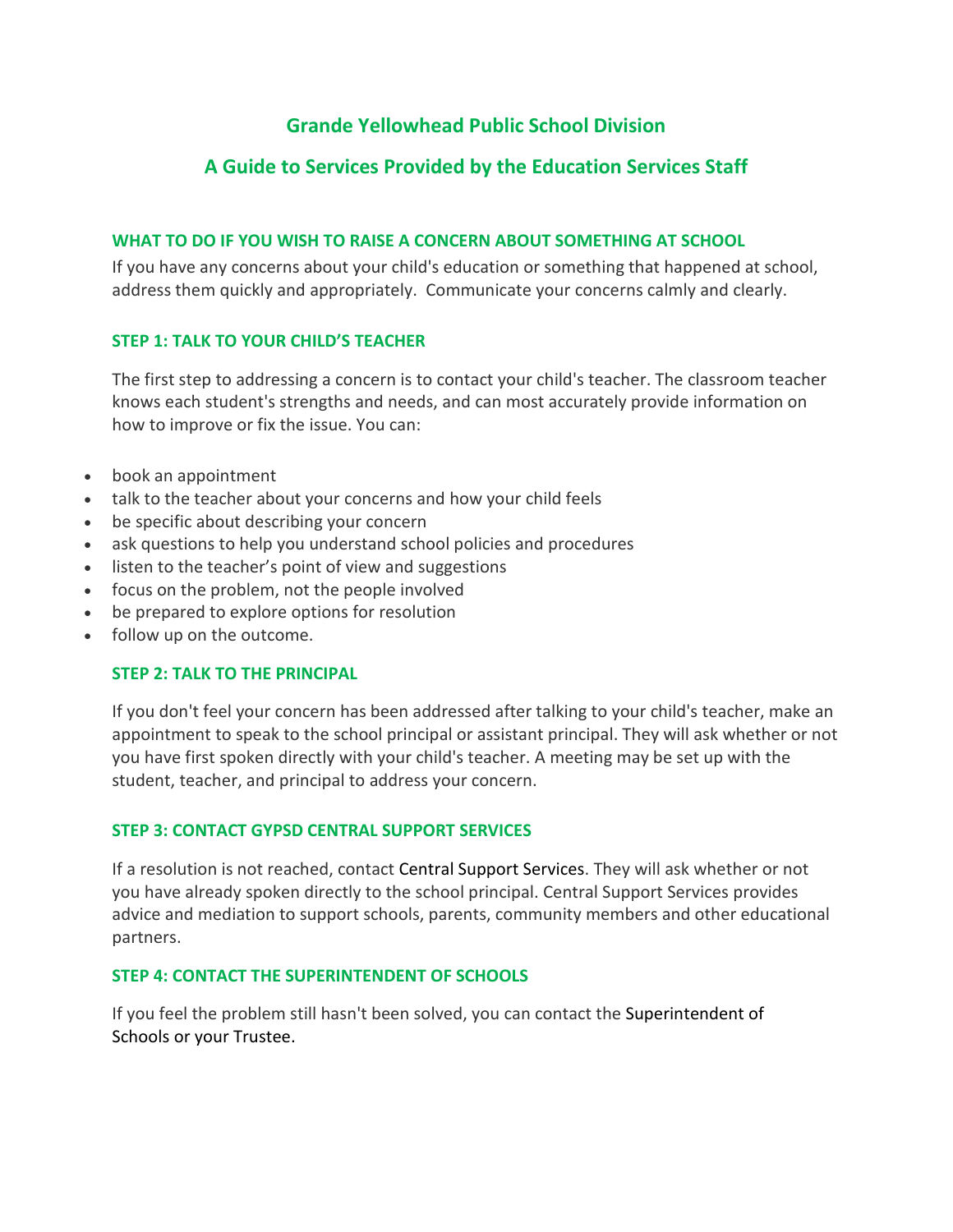#### **EDUCATION SERVICES CENTRE**

The staff at the **Education Services Centre** provide advice, mediation, coaching, training and proactive planning to support schools, parents, community members and other educational partners.

Anyone can call the **Education Services Centre** to get information on access to education, best practices for working with students with low attendance, field trips, health issues, lunchroom fees, and pre-enrolment and registration. This department also helps interpret legislation, District policies, regulations and procedures, and provides information on programming for students with special education needs.

#### **SUPERINTENDENT'S OFFICE**

The Superintendent provides advice and support to the Board of [Trustees](http://www.epsb.ca/ourdistrict/board/) and ensures [board](http://www.epsb.ca/ourdistrict/policy/) [policy](http://www.epsb.ca/ourdistrict/policy/) is implemented effectively.

The Superintendent is supported in this work by the staff in the Superintendent's Office, which is made up of the Superintendent, Assistant Superintendents of Schools, Directors, and the Education Services Support Team.

The Superintendent is also responsible for planning, organizing, directing, controlling, coordinating and evaluating [administrative](http://www.epsb.ca/ourdistrict/policy/) regulations, and sound educational and business practices to achieve the District's Vision, Mission, Values and [Priorities.](http://epsb.ca/ourdistrict/results/strategicplan/)

#### **ABOUT THE BOARD**

Alberta school boards help shape the future of local communities by governing the education of young people. The provincial government, through the Minister of Education, grants school boards the authority to make decisions regarding the direction and quality of local public education. Accountability to the public is entrenched through the election of local school board trustees every four years. The last school board election was held October 16, 2017. The next one will be in October 2021.

#### **SCHOOL BOARD RESPONSIBILITIES**

It is up to school boards to ensure all children in the community receive a quality education. Specific school board responsibilities include:

- Communicating, informing and involving parents, staff, and the community-at-large in school board decisions and activities.
- Adopting an annual budget that achieves jurisdiction priorities.
- Setting goals and priorities for the jurisdiction that achieve provincial education standards, meet the needs of students and reflect the community's wishes.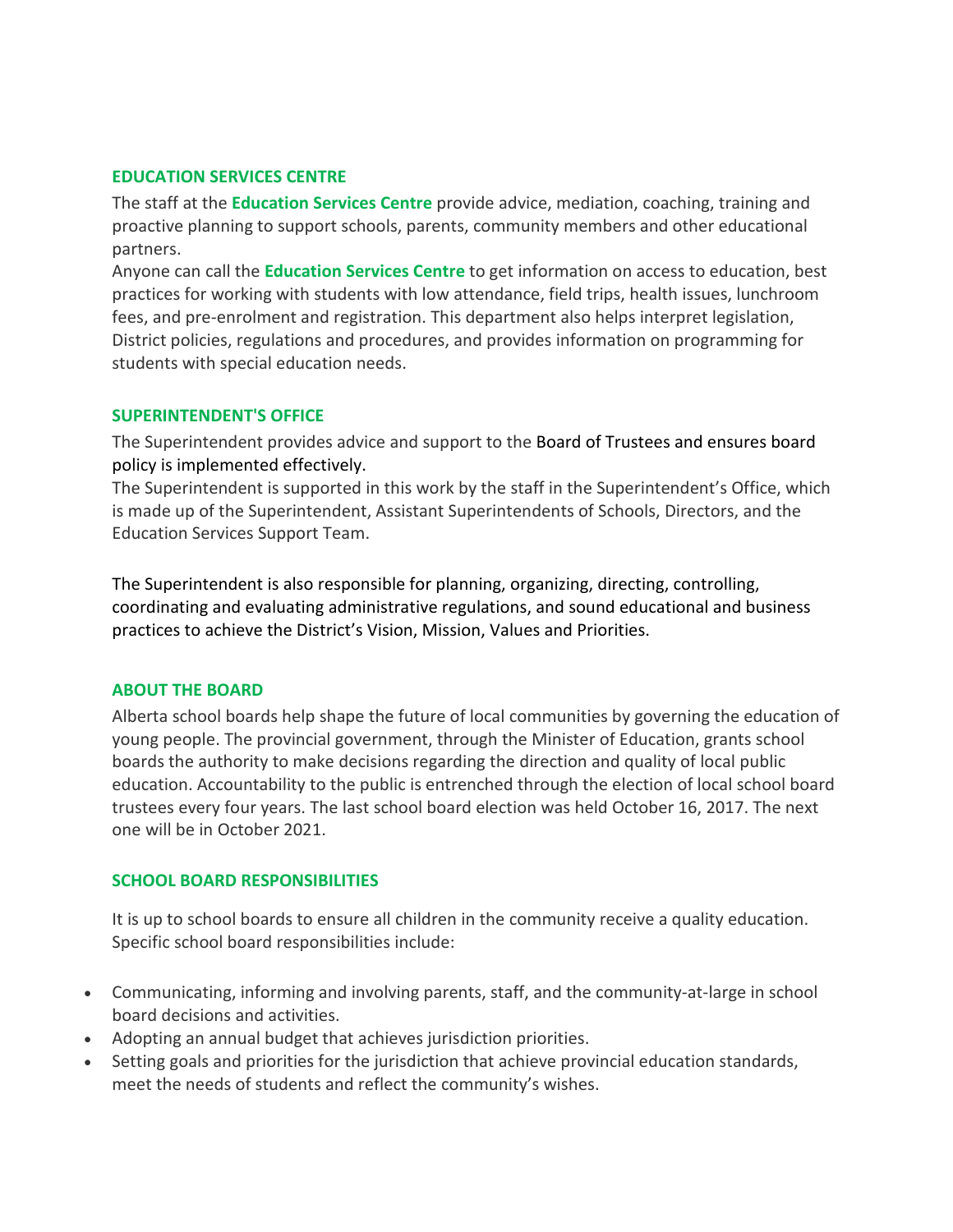- Making and enforcing policies that set out standards and expectations regarding the actions of administration, teachers, and students.
- Lobbying the municipal and provincial governments on education issues of importance to the jurisdiction.
- Adjudicating policy or decision appeals.
- Hiring and evaluating the superintendent.

### **THE ROLE OF TRUSTEES**

A key responsibility for trustees is to stay in touch with community stakeholders so that they understand, and reflect in their decision-making, what all citizens' value and want from their local public schools. It's important to note that trustees do not represent any one school, neighbourhood or community. Rather, they make decisions based on the needs of the entire jurisdiction. As elected officials, trustees have these roles:

- **Trustees are advocates for our children** assessing educational policies in terms of what is bet for the development of the whole child.
- **Trustees are political officials** they are members of a government unit charged with the responsibility to govern the affairs of the school authority. They are responsible to their electorate through the democratic process. They are to serve the public and hear their voice.
- **Trustees are goal setters for their school system** identifying the results the board wishes the system to achieve.
- **Trustees are planners** setting priorities in light of community expectations, available resources and sound educational practice.
- **Trustees are evaluators** ensuring policies are within the parameters of the board's authority; consistent with goals; compatible with other policies; implemented in a fair and just manner and effective in achieving intended results.
- **Trustees are financial planners** it is a statement to the administration and the public that the board is accountable for the dollars spent and it reflects the board's priorities and the blending of the needs and wishes of the community.
- **Trustees are policy makers** crafting policies that guide the administration and other employees toward achieving the jurisdiction's goals.
- **Trustees are legislators** setting local policy to meet local contextual needs and help drive public policy changes at the provincial level.
- **Trustees are communicators** interacting with the many publics that have a stake in K-12 education.
- **Trustees are advocates for education**  keeping the positive image of schools before the community to ensure that education is given a high priority and the community is aware of public education's accomplishments.
- **Trustees are a bridge**  between information of the school authority, the provincial government, and the public.
- **Trustees are lobbyists**  communicating with all levels of government to ensure that local voice are heard by those who have the power to keep education needs high on the list of priorities.